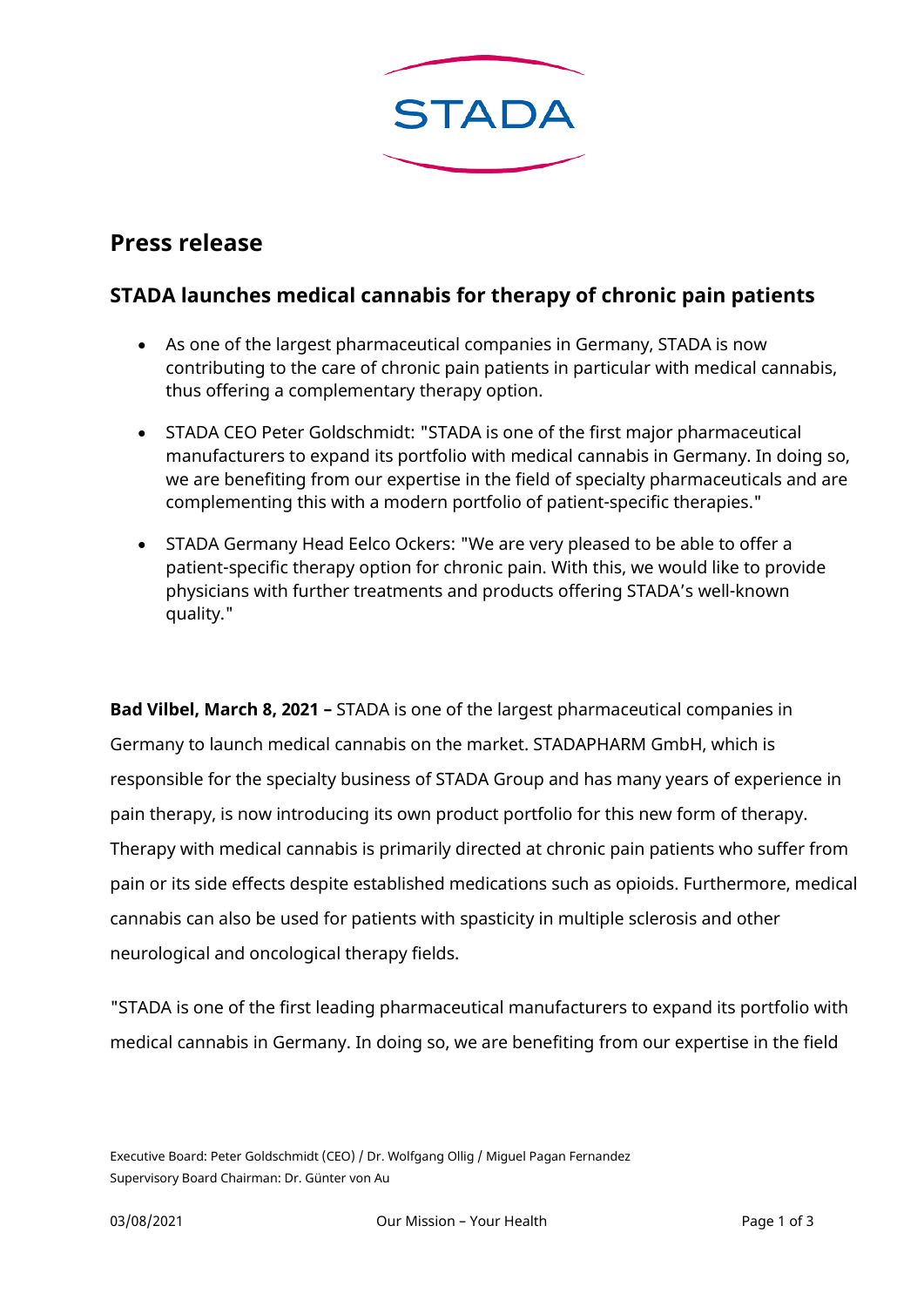

of specialty pharmaceuticals and are complementing this with a modern portfolio of patientspecific therapies," explains STADA CEO Peter Goldschmidt.

STADA's Head of Germany Eelco Ockers adds: "We are pleased to be able to offer a patientspecific therapy option for chronic pain. With this, we would like to provide physicians with further treatments and products offering STADA's well-known quality."

With this novel therapy option, STADA is strengthening its perception as a "Go-To-Partner" for doctors and pharmacists. In addition to support for current research and patient experience with medical cannabis, orientation in the prescription and reimbursement process is also to be created.

For patient-specific therapy, there will be a broad product portfolio.

Therapy with medical cannabis can be a suitable complement to conventional therapies.<sup>[1](#page-1-0)</sup> To support doctors in finding the right option for patients, STADAPHARM is providing productselection and dosage aids.

Accompanying this, STADAPHARM is offering a comprehensive range of services in terms of materials and targeted additional training for doctors and pharmacists.

A specially trained field force for medical cannabis is informing doctors about medical aspects as well as the practical use of medical cannabis, prescribing, applying for reimbursement by health insurance companies and individual patient treatment regimens. This is aimed at providing guidance and education in a relatively new market. These comprehensive and supportive measures round out STADA's offering, true to the group's purpose of "Caring for People's Health as a Trusted Partner".

<span id="page-1-0"></span><sup>1</sup> *[Starke Schmerzmittel durch Cannabis ersetzen? | Infos von Experten.](https://www.leafly.de/medizinisches-cannabis-oder-opioide/)*31. August 2017, abgerufen am 15. Februar <sup>2021</sup>

Executive Board: Peter Goldschmidt (CEO) / Dr. Wolfgang Ollig / Miguel Pagan Fernandez Supervisory Board Chairman: Dr. Günter von Au